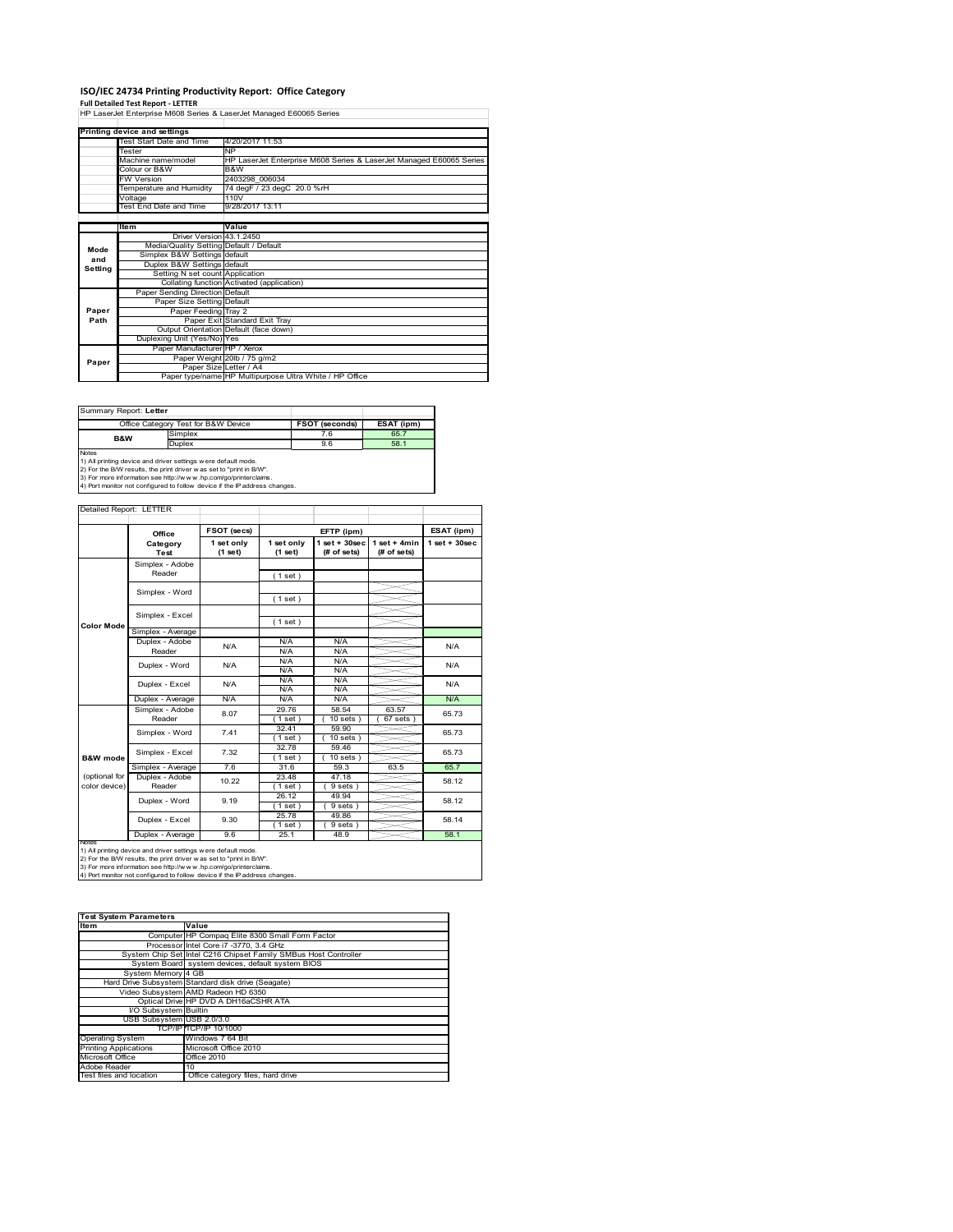# **ISO/IEC 24734 Printing Productivity Report: Office Category**

**Full Detailed Test Report ‐ A4** HP LaserJet Enterprise M608 Series & LaserJet Managed E60065 Series Test Start Date and Time 4/20/2017 11:53 Tester NP Machine name/model HP LaserJet Enterprise M608 Series & LaserJet Managed E60065 Series **Printing device and settings**

|         | Machine name/model                      | HP LaserJet Enterprise M608 Series & LaserJet Managed E60065 Series |
|---------|-----------------------------------------|---------------------------------------------------------------------|
|         | Colour or B&W                           | B&W                                                                 |
|         | <b>FW Version</b>                       | 2403298 006034                                                      |
|         | Temperature and Humidity                | 74 degF / 23 degC 20.0 %rH                                          |
|         | Voltage                                 | 110V                                                                |
|         | Test End Date and Time                  | 9/28/2017 13:11                                                     |
|         |                                         |                                                                     |
|         | ltem                                    | Value                                                               |
|         | Driver Version 43.1.2450                |                                                                     |
| Mode    | Media/Quality Setting Default / Default |                                                                     |
| and     | Simplex B&W Settings default            |                                                                     |
| Setting | Duplex B&W Settings default             |                                                                     |
|         | Setting N set count Application         |                                                                     |
|         |                                         | Collating function Activated (application)                          |
|         | Paper Sending Direction Default         |                                                                     |
|         | Paper Size Setting Default              |                                                                     |
| Paper   | Paper Feeding Tray 2                    |                                                                     |
| Path    |                                         | Paper Exit Standard Exit Tray                                       |
|         |                                         | Output Orientation Default (face down)                              |
|         | Duplexing Unit (Yes/No) Yes             |                                                                     |
|         | Paper Manufacturer HP / Xerox           |                                                                     |
| Paper   |                                         | Paper Weight 20lb / 75 g/m2                                         |
|         |                                         | Paper Size Letter / A4                                              |
|         |                                         | Paper type/name HP Multipurpose Ultra White / HP Office             |

| Summary Report: A4 |                                                              |                       |            |  |  |  |
|--------------------|--------------------------------------------------------------|-----------------------|------------|--|--|--|
|                    | Office Category Test for B&W Device                          | <b>FSOT (seconds)</b> | ESAT (ipm) |  |  |  |
| <b>B&amp;W</b>     | Simplex                                                      |                       | 62.0       |  |  |  |
|                    | <b>Duplex</b>                                                | 9.9                   | 55.5       |  |  |  |
| <b>Notes</b>       |                                                              |                       |            |  |  |  |
|                    | 1) All printing device and driver settings were default mode |                       |            |  |  |  |

1) All printing device and driver settings were default mode.<br>2) For the B/W results, the print driver was set to "print in B/W".<br>3) For more information see http://www.hp.com/go/printerclaims.<br>4) Port monitor not configur

| Detailed Report: A4            |                           |                       |                       |                                   |                               |                    |
|--------------------------------|---------------------------|-----------------------|-----------------------|-----------------------------------|-------------------------------|--------------------|
|                                | Office                    | FSOT (secs)           |                       | EFTP (ipm)                        |                               | ESAT (ipm)         |
|                                | Category<br><b>Test</b>   | 1 set only<br>(1 set) | 1 set only<br>(1 set) | $1$ set + $30$ sec<br>(# of sets) | $1$ set + 4min<br>(# of sets) | $1$ set + $30$ sec |
|                                | Simplex - Adobe<br>Reader |                       | (1 set)               |                                   |                               |                    |
|                                | Simplex - Word            |                       | (1 set)               |                                   |                               |                    |
| Colour<br>Mode                 | Simplex - Excel           |                       |                       |                                   |                               |                    |
|                                | Simplex - Average         |                       | (1 set)               |                                   |                               |                    |
|                                | Duplex - Adobe<br>Reader  | N/A                   | N/A<br>N/A            | N/A<br>N/A                        |                               | N/A                |
|                                | Duplex - Word             | N/A                   | N/A<br>N/A            | N/A<br>N/A                        |                               | N/A                |
|                                | Duplex - Excel            | N/A                   | N/A<br>N/A            | N/A<br>N/A                        |                               | N/A                |
|                                | Duplex - Average          | N/A                   | N/A                   | N/A                               |                               | N/A                |
|                                | Simplex - Adobe<br>Reader | 8.04                  | 29.84<br>$1$ set)     | 55.20<br>9 sets)                  | 60.09<br>$64$ sets)           | 62.06              |
|                                | Simplex - Word            | 7.48                  | 32.10<br>$1$ set)     | 56.22<br>$9 sets$ )               |                               | 62.05              |
| <b>B&amp;W</b> mode            | Simplex - Excel           | 7.54                  | 31.85<br>$1$ set)     | 56.03<br>$9 sets$ )               |                               | 62.02              |
|                                | Simplex - Average         | 7.7                   | 31.2                  | 55.8                              | 60.0                          | 62.0               |
| (optional for<br>color device) | Duplex - Adobe<br>Reader  | 10.44                 | 22.98<br>1 set)       | 44.76<br>8 sets)                  |                               | 55.56              |
|                                | Duplex - Word             | 9.70                  | 24.76<br>$1$ set)     | 47.18<br>8 sets)                  |                               | 55.54              |
|                                | Duplex - Excel            | 9.54                  | 25.16<br>$1$ set)     | 47.08<br>8 sets)                  |                               | 55.58              |
|                                | Duplex - Average          | 9.9                   | 24.3                  | 46.3                              |                               | 55.5               |

notrest<br>1) All printing device and driver settings were default mode.<br>2) For the B/W results, the print driver was set to "print in B/W".<br>3) For more information see http://www.hp.com/go/printerclaims.<br>4) Por more informat

| <b>Test System Parameters</b> |                                                                 |
|-------------------------------|-----------------------------------------------------------------|
| <b>Item</b>                   | Value                                                           |
|                               | Computer HP Compaq Elite 8300 Small Form Factor                 |
|                               | Processor Intel Core i7 -3770, 3.4 GHz                          |
|                               | System Chip Set Intel C216 Chipset Family SMBus Host Controller |
|                               | System Board system devices, default system BIOS                |
| System Memory 4 GB            |                                                                 |
|                               | Hard Drive Subsystem Standard disk drive (Seagate)              |
|                               | Video Subsystem AMD Radeon HD 6350                              |
|                               | Optical Drive HP DVD A DH16aCSHR ATA                            |
| I/O Subsystem Builtin         |                                                                 |
| USB Subsystem USB 2.0/3.0     |                                                                 |
|                               | TCP/IPITCP/IP 10/1000                                           |
| <b>Operating System</b>       | Windows 7 64 Bit                                                |
| <b>Printing Applications</b>  | Microsoft Office 2010                                           |
| Microsoft Office              | Office 2010                                                     |
| Adobe Reader                  | 10 <sup>1</sup>                                                 |
| Test files and location       | Office category files, hard drive                               |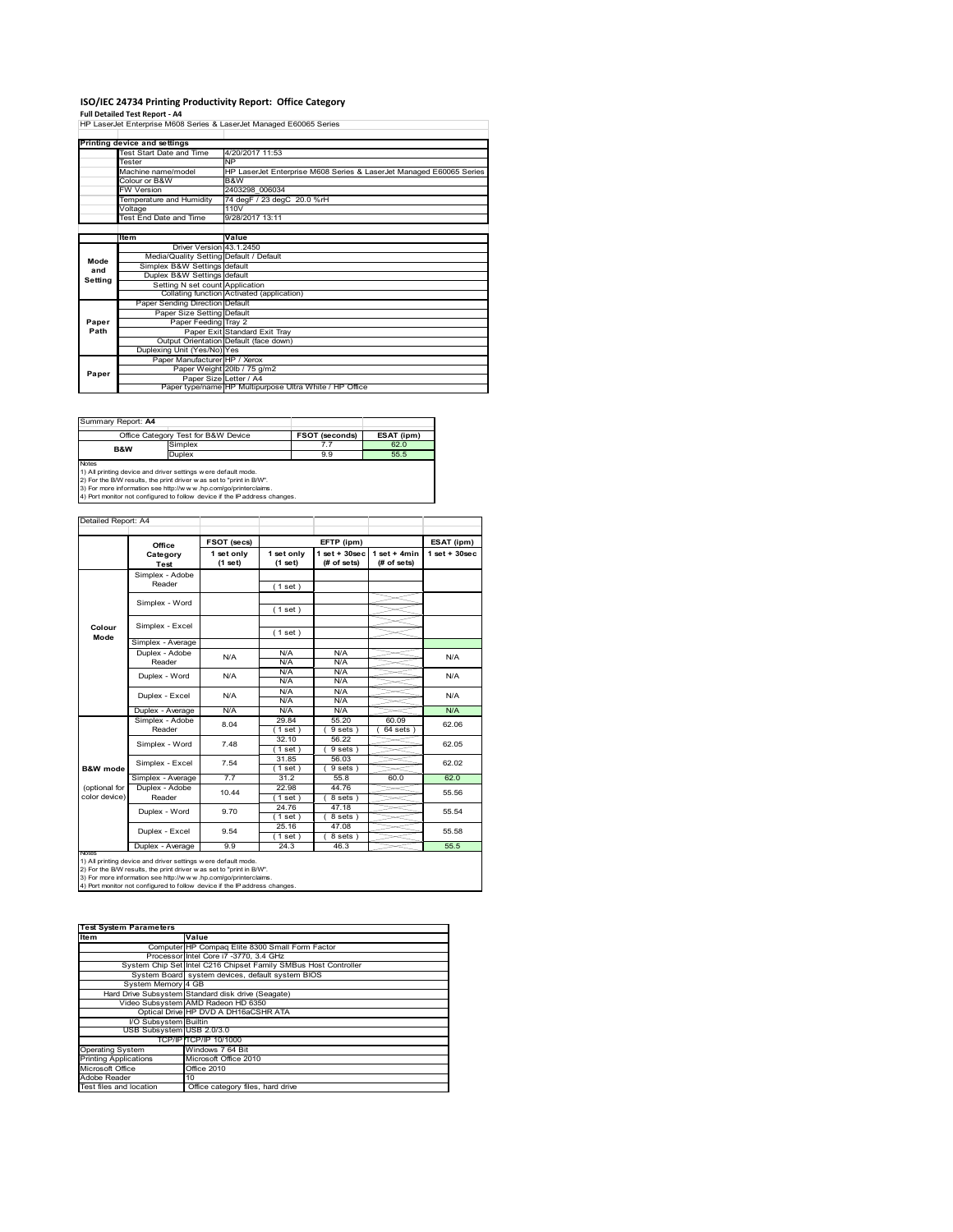### **ISO/IEC 24734 Printing Productivity Report: Office Category**

**Feature Performance Full Report ‐ Office Feature Performance Test** HP LaserJet Enterprise M608 Series & LaserJet Managed E60065 Series

|         | Printing device and settings            |                                                                     |
|---------|-----------------------------------------|---------------------------------------------------------------------|
|         | Test Start Date and Time                | 4/20/2017 11:53                                                     |
|         | Tester                                  | <b>NP</b>                                                           |
|         | Machine name/model                      | HP LaserJet Enterprise M608 Series & LaserJet Managed E60065 Series |
|         | Colour or B&W                           | B&W                                                                 |
|         | <b>FW Version</b>                       | 2403298 006034                                                      |
|         | Temperature and Humidity                | 74 degF / 23 degC 20.0 %rH                                          |
|         | Voltage                                 | 110V                                                                |
|         | Test End Date and Time                  | 9/28/2017 13:11                                                     |
|         |                                         |                                                                     |
|         | Item                                    | Value                                                               |
|         | Driver Version 43.1.2450                |                                                                     |
| Mode    | Media/Quality Setting Default / Default |                                                                     |
| and     | Simplex B&W Settings default            |                                                                     |
| Setting | Duplex B&W Settings default             |                                                                     |
|         | Setting N set count Application         |                                                                     |
|         |                                         | Collating function Activated (application)                          |
|         | Paper Sending Direction Default         |                                                                     |
|         | Paper Size Setting Default              |                                                                     |
| Paper   | Paper Feeding Tray 2                    |                                                                     |
| Path    |                                         | Paper Exit Standard Exit Tray                                       |
|         |                                         | Output Orientation Default (face down)                              |
|         | Duplexing Unit (Yes/No) Yes             |                                                                     |
|         | Paper Manufacturer HP / Xerox           |                                                                     |
| Paper   |                                         | Paper Weight 20lb / 75 g/m2                                         |
|         |                                         | Paper Size Letter / A4                                              |
|         |                                         | Paper type/name HP Multipurpose Ultra White / HP Office             |

| <b>ISO Print Productivity Report: Feature Performance Test Summary</b>                                                                                                                                                                                                                            |         |                               |                                      |  |  |
|---------------------------------------------------------------------------------------------------------------------------------------------------------------------------------------------------------------------------------------------------------------------------------------------------|---------|-------------------------------|--------------------------------------|--|--|
|                                                                                                                                                                                                                                                                                                   |         |                               | <b>Feature Performance Ratio</b>     |  |  |
| <b>Printing Modes</b>                                                                                                                                                                                                                                                                             |         |                               |                                      |  |  |
| (Feature Adobe Reader - Office test file)                                                                                                                                                                                                                                                         |         | FSOT (base)<br>FSOT (feature) | <b>ESAT (feature)</b><br>ESAT (base) |  |  |
| A5 Landscape Feed - Colour                                                                                                                                                                                                                                                                        | Simplex |                               |                                      |  |  |
| <b>A5 Portrait Feed - Colour</b>                                                                                                                                                                                                                                                                  | Simplex |                               |                                      |  |  |
| Legal - Colour                                                                                                                                                                                                                                                                                    | Simplex |                               |                                      |  |  |
| Legal - Colour                                                                                                                                                                                                                                                                                    | Duplex  |                               |                                      |  |  |
| A5 Landscape Feed - B/W                                                                                                                                                                                                                                                                           | Simplex | 148%                          | 162%                                 |  |  |
| <b>A5 Portrait Feed - B/W</b>                                                                                                                                                                                                                                                                     | Simplex | 70%                           | 40%                                  |  |  |
| Legal - B/W                                                                                                                                                                                                                                                                                       | Simplex |                               |                                      |  |  |
| Legal - B/W                                                                                                                                                                                                                                                                                       | Duplex  |                               |                                      |  |  |
| <b>Notes</b><br>1) All printing device and driver settings were default mode.<br>2) Test conducted with 8-paper Office Feature Performance file.<br>3) For more information see http://www.hp.com/go/printerclaims.<br>4) Port monitor not configured to follow device if the IP address changes. |         |                               |                                      |  |  |

| <b>Printing Modes</b>                                                                                                                                                                                                                                                                     | <b>Base Printing</b>       |                            | <b>Feature Performance</b> |                                 |                                         |                                      |
|-------------------------------------------------------------------------------------------------------------------------------------------------------------------------------------------------------------------------------------------------------------------------------------------|----------------------------|----------------------------|----------------------------|---------------------------------|-----------------------------------------|--------------------------------------|
| Feature Adobe Reader - Office<br>test file (8-page)                                                                                                                                                                                                                                       |                            | Mode                       |                            |                                 | A5 and Legal                            |                                      |
|                                                                                                                                                                                                                                                                                           | <b>FSOT</b><br><b>Base</b> | <b>ESAT</b><br><b>Base</b> | 1 set<br>FSOT (secs)       | $1$ set $+30$ sec<br>ESAT (ipm) | FSOT (base)<br><b>FSOT</b><br>(feature) | <b>ESAT</b> (feature)<br>ESAT (base) |
| Simplex A5 Landscape Feed - Colour                                                                                                                                                                                                                                                        |                            |                            |                            |                                 |                                         |                                      |
| Simplex A5 Portrait Feed - Colour                                                                                                                                                                                                                                                         |                            |                            |                            |                                 |                                         |                                      |
| Legal Simplex - Colour                                                                                                                                                                                                                                                                    |                            |                            |                            |                                 |                                         |                                      |
| Legal Duplex - Colour                                                                                                                                                                                                                                                                     |                            |                            |                            |                                 |                                         |                                      |
| Simplex A5 Landscape Feed - B/W                                                                                                                                                                                                                                                           | 13.61                      | 62.05                      | 9.22                       | 100.9                           | 148%                                    | 162%                                 |
| Simplex A5 Portrait Feed - B/W                                                                                                                                                                                                                                                            | 13.61                      | 62.05                      | 19.69                      | 24.8                            | 70%                                     | 40%                                  |
| Legal Simplex - B/W                                                                                                                                                                                                                                                                       | 13.61                      | 62.05                      |                            |                                 |                                         |                                      |
| Legal Duplex - B/W                                                                                                                                                                                                                                                                        | 13.61                      | 62.05                      |                            |                                 |                                         |                                      |
| Notes<br>1) All printing device and driver settings were default mode.<br>2) Test conducted with 8-paper Office Feature Performance file<br>3) For more information see http://www.hp.com/go/printerclaims.<br>4) Port monitor not configured to follow device if the IP address changes. |                            |                            |                            |                                 |                                         |                                      |

**Item Value Test System Parameters**Computer HP Compaq Elite 8300 Small Form Factor Processor Intel Core i7 -3770, 3.4 GHz System Chip Set Intel C216 Chipset Family SMBus Host Controller System Board system devices, default system BIOS<br>
System Memory 4 GB<br>
System Marchine Subsystem Standard disk drive (Seagate)<br>
Video Subsystem AMD Radeon HD 6350<br>
Dicta Dive HP DVD A DH16aCSHR ATA<br>
Diskystem Builtin<br>
USB Printing Applications Applications Microsoft Office 2010 Inting Applications<br>
crosoft Office dobe Reader<br>est files and location Office category files, hard drive **Test System Software**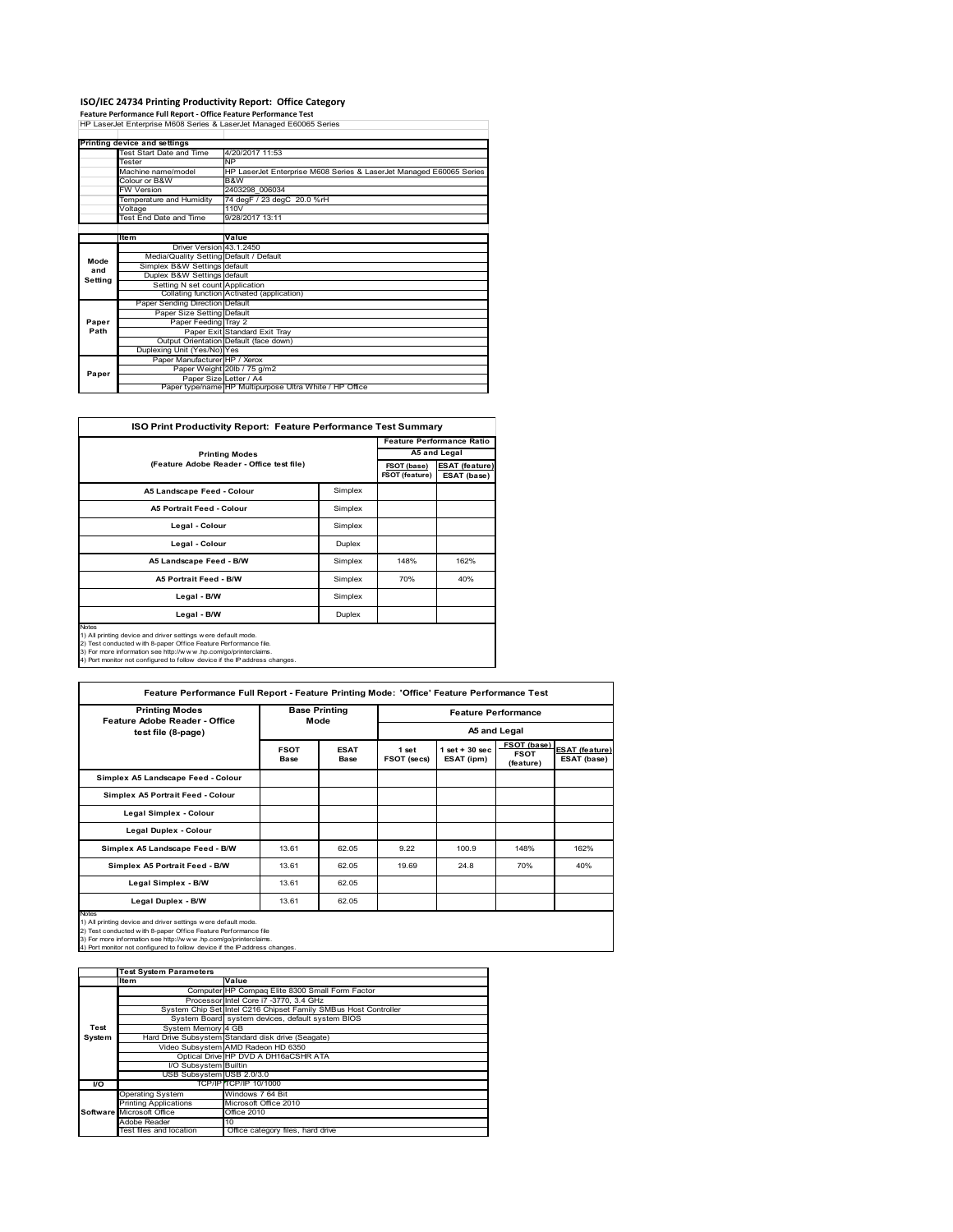## **ISO/IEC 17629 First Print Out Time Report: Office Category**

**Full Detailed Test Report ‐ LETTER**

|  | HP LaserJet Enterprise M608 Series & LaserJet Managed E60065 Series |  |  |  |  |
|--|---------------------------------------------------------------------|--|--|--|--|
|  |                                                                     |  |  |  |  |

|            | Printing device and settings               |                                                                     |  |  |  |  |  |
|------------|--------------------------------------------|---------------------------------------------------------------------|--|--|--|--|--|
|            | Test Start Date and Time                   | 4/20/2017 11:53                                                     |  |  |  |  |  |
|            | Tester                                     | NP                                                                  |  |  |  |  |  |
|            | Machine name/model                         | HP LaserJet Enterprise M608 Series & LaserJet Managed E60065 Series |  |  |  |  |  |
|            | Colour or B&W                              | B&W                                                                 |  |  |  |  |  |
|            | <b>FW Version</b>                          | 2403298 006034                                                      |  |  |  |  |  |
|            | Configuration (options)                    | Default                                                             |  |  |  |  |  |
|            | Controller                                 | 4.119                                                               |  |  |  |  |  |
|            | Printing device page count                 | Not Specified                                                       |  |  |  |  |  |
|            | Printing supplies page count Not Specified |                                                                     |  |  |  |  |  |
|            | Temperature and Humidity                   | 74 degF / 23 degC 20.0 %rH                                          |  |  |  |  |  |
|            | Voltage                                    | 110V                                                                |  |  |  |  |  |
|            | Test End Date and Time                     | 9/28/2017 13:11                                                     |  |  |  |  |  |
|            |                                            |                                                                     |  |  |  |  |  |
|            | <b>Item</b>                                | Value                                                               |  |  |  |  |  |
| Mode       | PDL and driver version                     | 43.1.2450                                                           |  |  |  |  |  |
| and        | Print Quality mode                         | default                                                             |  |  |  |  |  |
| Setting    | <b>B&amp;W</b> settings                    | default                                                             |  |  |  |  |  |
|            | Paper feed orientation                     | Short Edge                                                          |  |  |  |  |  |
| Paper      | Paper type setting                         | default                                                             |  |  |  |  |  |
|            | Paper feeding                              | Standard cassette                                                   |  |  |  |  |  |
|            | Paper exit                                 | Standard exit tray                                                  |  |  |  |  |  |
| Paper Path | Output orientation                         | default (face up or face down)                                      |  |  |  |  |  |
|            |                                            |                                                                     |  |  |  |  |  |

**ISO First Page Out Time Summary Report: Office Category**

**FPOT from Ready (seconds)**<br>Simplex 4.77 **Duplex**<br>Notes<br>1) All printing device and driver settings were default mode.<br>2) For the BM results, the print driver was set to "print in BM".<br>4) For more information see http://www.hp.com/golprinterclaims.<br>4) Port monitor t: Letter **B&W**

|                                                        |                                                                                                                                                                                                                                                                                                                                                                                                             | ISO First Page Out Time Report: Office Category |                            |                              |                            |                   |             |
|--------------------------------------------------------|-------------------------------------------------------------------------------------------------------------------------------------------------------------------------------------------------------------------------------------------------------------------------------------------------------------------------------------------------------------------------------------------------------------|-------------------------------------------------|----------------------------|------------------------------|----------------------------|-------------------|-------------|
| <b>Detailed Report: LETTER</b>                         |                                                                                                                                                                                                                                                                                                                                                                                                             | Word<br>(seconds)                               | Excel<br>(seconds)         | Adobe<br>Reader<br>(seconds) | Average<br>(seconds)       | <b>Delay Time</b> |             |
|                                                        | FPOT from Ready - Simplex                                                                                                                                                                                                                                                                                                                                                                                   |                                                 |                            |                              |                            |                   |             |
|                                                        | FPOT from Ready - Duplex                                                                                                                                                                                                                                                                                                                                                                                    |                                                 |                            |                              |                            |                   |             |
| <b>Color Mode</b>                                      | FPOT from Sleep - Simplex                                                                                                                                                                                                                                                                                                                                                                                   |                                                 |                            | N/A                          |                            |                   |             |
|                                                        | Recovery Time                                                                                                                                                                                                                                                                                                                                                                                               |                                                 |                            |                              |                            |                   |             |
|                                                        | FPOT from Off - Simplex                                                                                                                                                                                                                                                                                                                                                                                     |                                                 |                            |                              |                            |                   |             |
|                                                        | Warm-up Time                                                                                                                                                                                                                                                                                                                                                                                                |                                                 |                            |                              |                            |                   |             |
|                                                        | FPOT from Ready - Simplex                                                                                                                                                                                                                                                                                                                                                                                   | 4.48                                            | 4.72                       | 5.08                         | 4.77                       | 21 Seconds        |             |
|                                                        | FPOT from Ready - Duplex                                                                                                                                                                                                                                                                                                                                                                                    |                                                 |                            |                              |                            |                   |             |
| <b>B&amp;W Mode</b>                                    | FPOT from Sleep - Simplex                                                                                                                                                                                                                                                                                                                                                                                   |                                                 |                            | 11.65                        |                            | 105 Minutes       |             |
|                                                        | Recovery Time                                                                                                                                                                                                                                                                                                                                                                                               |                                                 |                            | 66                           |                            |                   |             |
|                                                        |                                                                                                                                                                                                                                                                                                                                                                                                             |                                                 |                            |                              |                            |                   |             |
|                                                        | FPOT from Off - Simplex                                                                                                                                                                                                                                                                                                                                                                                     |                                                 |                            | 159.26                       |                            |                   |             |
| Notes                                                  | Warm-up Time                                                                                                                                                                                                                                                                                                                                                                                                |                                                 |                            | 154.18                       |                            |                   |             |
|                                                        | 1) All printing device and driver settings w ere default mode.<br>2) For the B/W results, the print driver was set to "print in B/W".<br>3) For more information see http://www.hp.com/go/printerclaims.<br>4) Port monitor not configured to follow device if the IP address changes.<br>5) Page counts w ere collected after completion of the tests.<br>6) Details for FPOT from Sleep are show n below. |                                                 |                            |                              |                            |                   |             |
|                                                        |                                                                                                                                                                                                                                                                                                                                                                                                             |                                                 |                            |                              |                            |                   |             |
| <b>HP Data Table</b><br><b>Detailed Report: LETTER</b> |                                                                                                                                                                                                                                                                                                                                                                                                             | <b>FPOT Avg</b><br>(se cs)                      | FPOT (secs)<br>Iteration 1 | FPOT (secs)<br>Iteration 2   | FPOT (secs)<br>Iteration 3 | Application       | Delay Time  |
|                                                        | FPOT from Sleep                                                                                                                                                                                                                                                                                                                                                                                             | N/A                                             | N/A                        | N/A                          | N/A                        | Adobe Reader      |             |
| <b>Color Mode</b>                                      | FPOT from Sleep (15 minutes)<br>HP/Non ISO Test                                                                                                                                                                                                                                                                                                                                                             | N/A                                             | N/A                        | N/A                          | N/A                        | Adobe Reader      |             |
| <b>B&amp;W Mode</b>                                    | FPOT from Sleep                                                                                                                                                                                                                                                                                                                                                                                             | 11.65                                           | 11 63                      | 11.66                        | N/A                        | Adobe Reader      | 105 Minutes |

1) All printing device and driver settings w ere default mode.<br>2) For the B/W results, the print driver w as set to "print in B/W".<br>3 DLP includes detailed iterations as data measurements may vary run to run.

|            | <b>Test System Parameters</b>                       |                                                       |  |  |  |  |  |
|------------|-----------------------------------------------------|-------------------------------------------------------|--|--|--|--|--|
|            | ltem                                                | Value                                                 |  |  |  |  |  |
|            |                                                     |                                                       |  |  |  |  |  |
|            | Computer                                            | HP Compag Elite 8300 Small Form Factor                |  |  |  |  |  |
|            | Processor                                           | Intel Core i7 -3770, 3.4 GHz                          |  |  |  |  |  |
|            | System Chip Set                                     | Intel C216 Chipset Family SMBus Host Controller       |  |  |  |  |  |
|            | system devices, default system BIOS<br>System Board |                                                       |  |  |  |  |  |
| Test       | System Memory                                       | 4 GB                                                  |  |  |  |  |  |
| System     | <b>Hard Drive Subsystem</b>                         | Standard disk drive (Seagate)                         |  |  |  |  |  |
|            | Video Subsystem                                     | AMD Radeon HD 6350                                    |  |  |  |  |  |
|            | Optical Drive                                       | HP DVD A DH16aCSHR ATA                                |  |  |  |  |  |
|            | I/O Subsystem                                       | <b>Builtin</b>                                        |  |  |  |  |  |
|            | <b>USB Subsystem</b>                                | USB 2.0/3.0                                           |  |  |  |  |  |
| Printina   |                                                     |                                                       |  |  |  |  |  |
| Device     | TCP/IP                                              | 10/1000                                               |  |  |  |  |  |
| Connection |                                                     |                                                       |  |  |  |  |  |
|            |                                                     |                                                       |  |  |  |  |  |
|            | <b>Operating System</b>                             | Windows 7 Business/Ultimate, 64 bit, Build 7601, SP 1 |  |  |  |  |  |
|            | <b>Printing Applications</b>                        | Microsoft Office 2010 SP2                             |  |  |  |  |  |
| Software   |                                                     | Adobe Reader 10.1.4                                   |  |  |  |  |  |
|            | <b>Print Driver</b>                                 | 43.1.2450                                             |  |  |  |  |  |